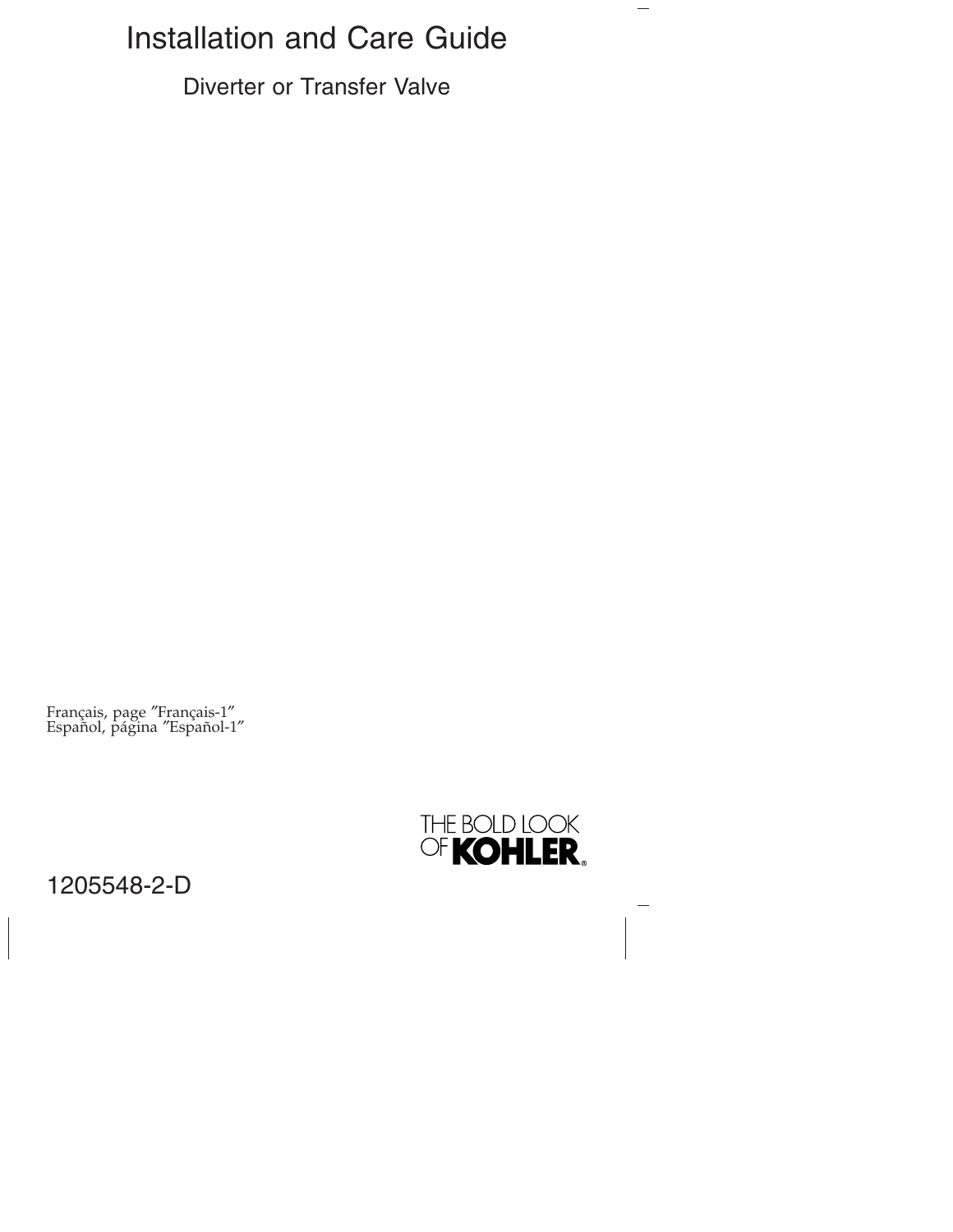

1205548-2-D 2 Kohler Co.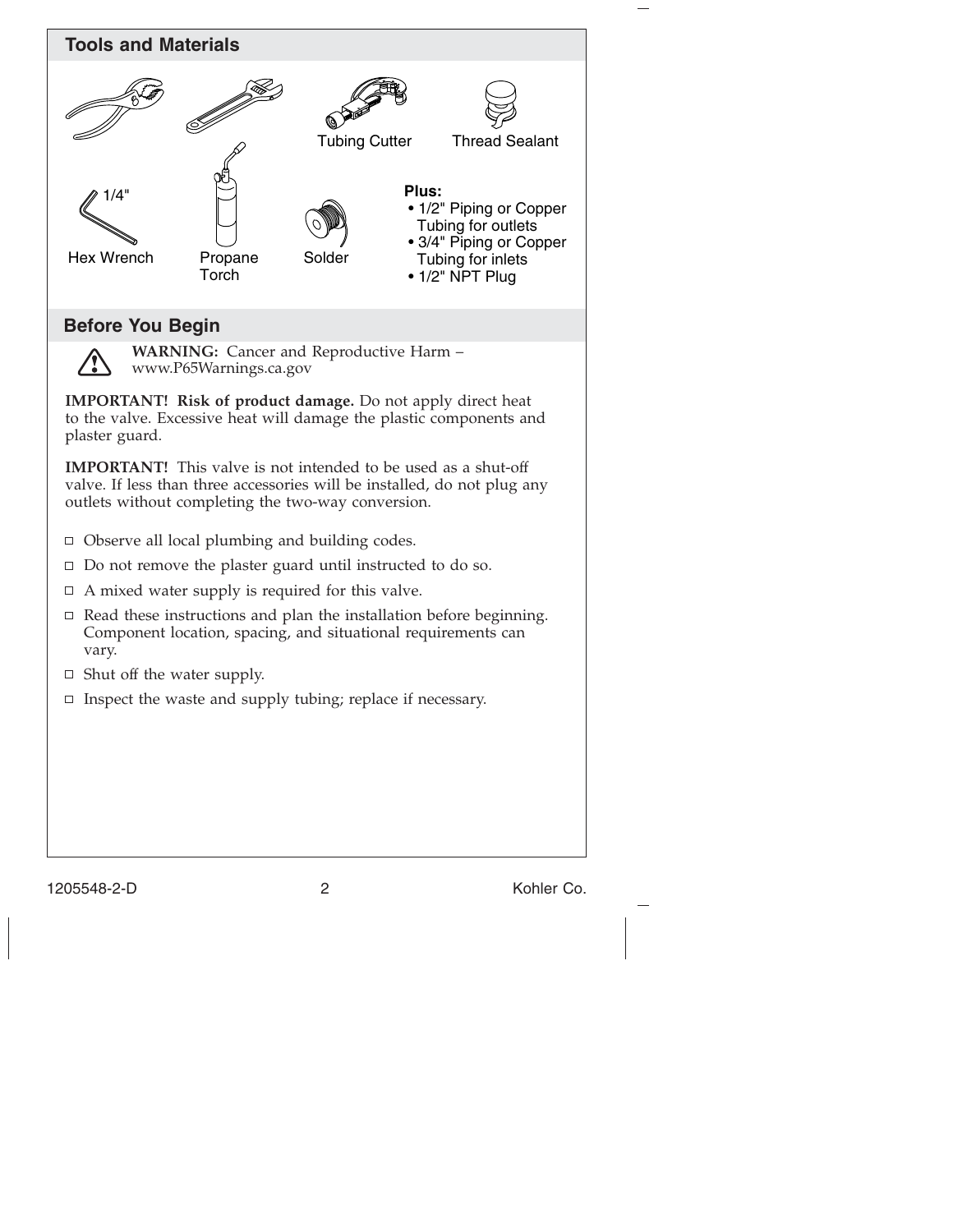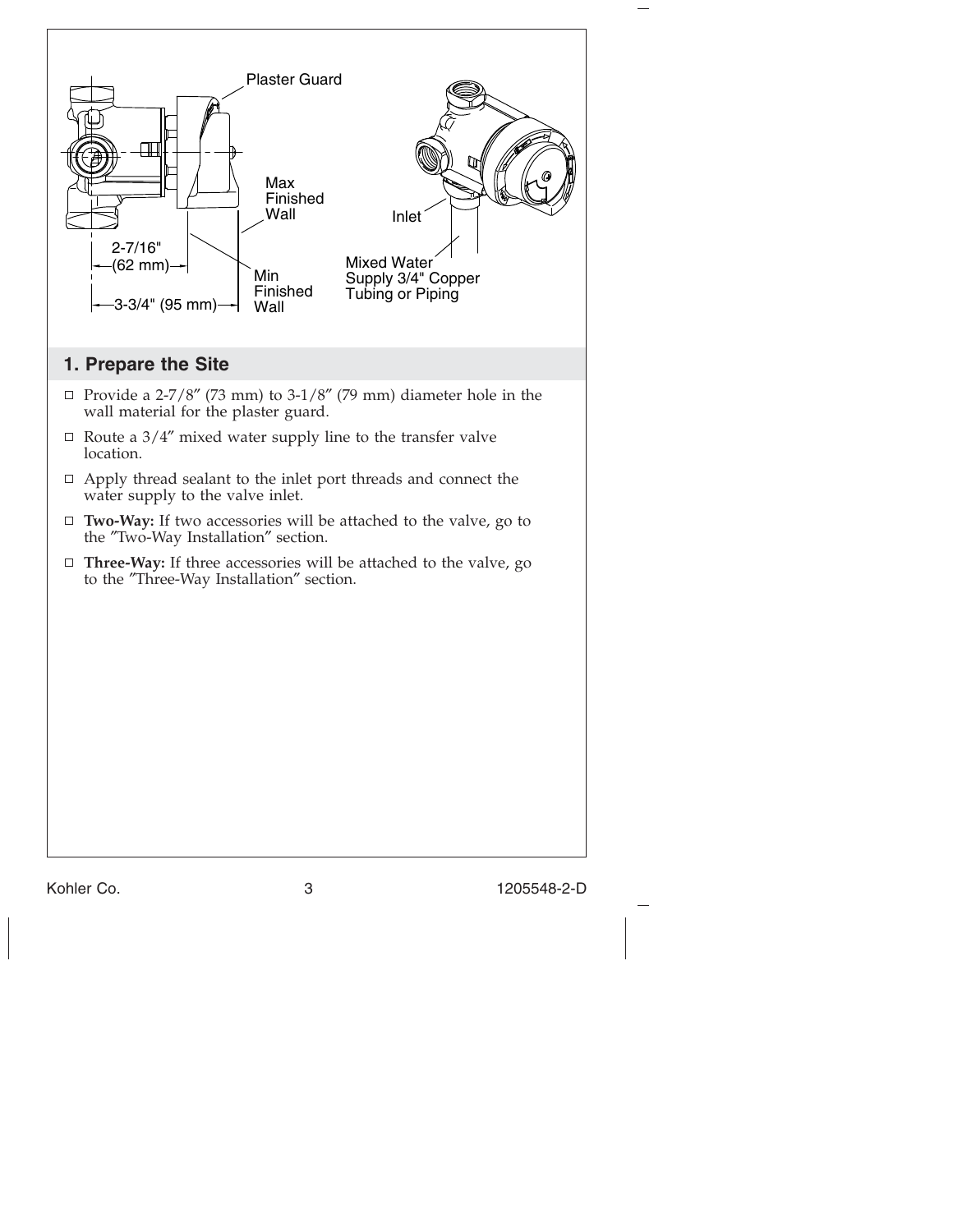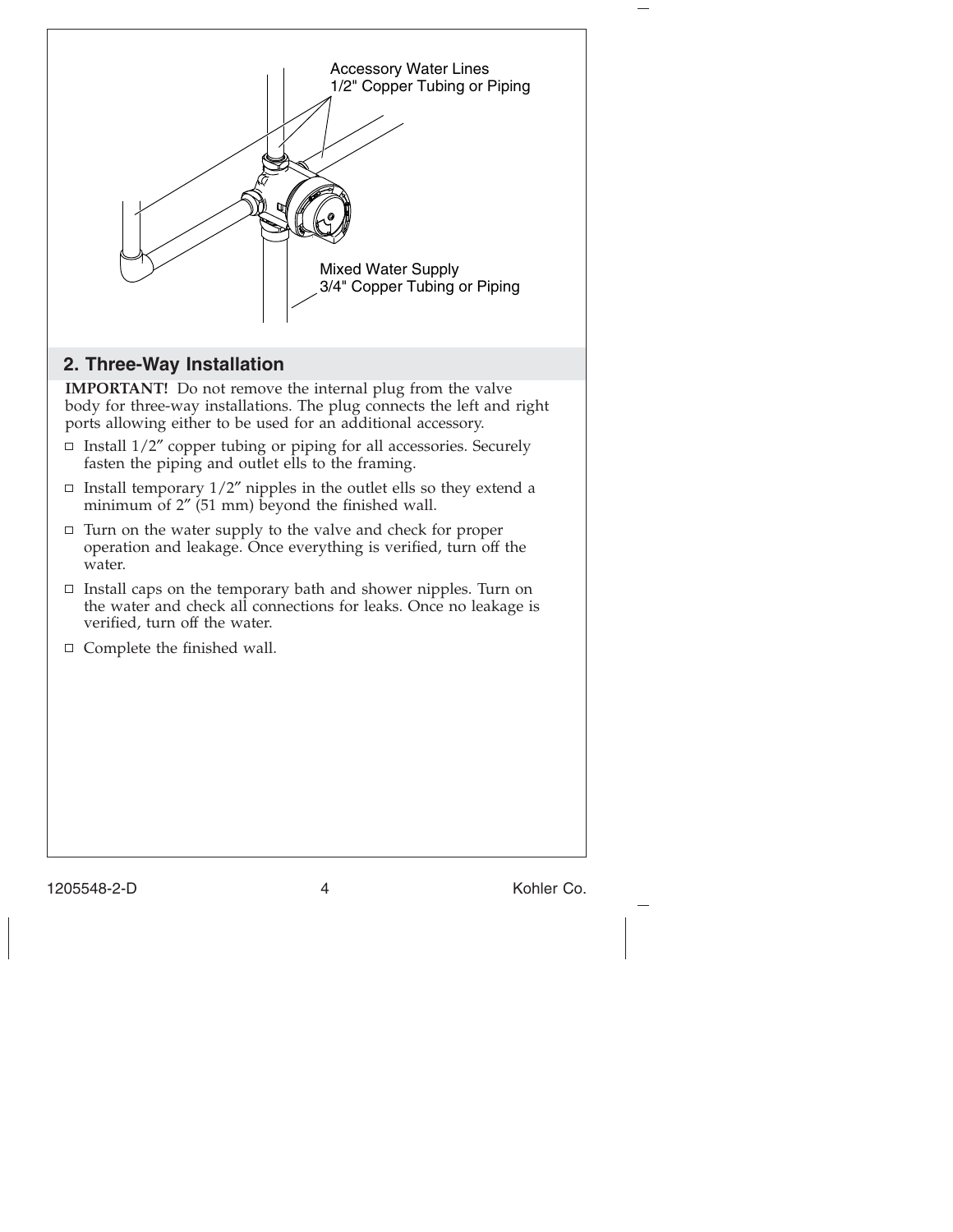

# **3. Two-Way Installation**

**IMPORTANT!** This valve is not intended to be used as a shut-off valve. Do not plug any outlets without completing the two-way conversion.

# **Two-Way Conversion**

- $\Box$  Temporarily remove the plaster guard.
- $\Box$  Rotate the detent until positioned vertically, as illustrated.
- $\Box$  Verify the missing tooth is oriented up.

**IMPORTANT!** If the internal plug is not removed, the finished wall will need to be removed to perform this step at a later date.

- $\Box$  Using a 1/4" hex wrench, remove and discard the internal plug from inside the valve body.
- $\Box$  Plug the unused port (left or right) with a 1/2" NPT plug (not included).
- $\Box$  Using pliers, remove the spacer from beneath the detent.
- $\Box$  Push the detent in; ensure the points of the detent engage the notches of the valve cartridge.
- $\Box$  Install the spacer above the detent and under the E-ring.

## **Install the Two-Way Valve**

 $\Box$  Install 1/2" copper tubing or piping for both accessories. Securely fasten the piping and outlet ells to the framing.

Kohler Co. 5 1205548-2-D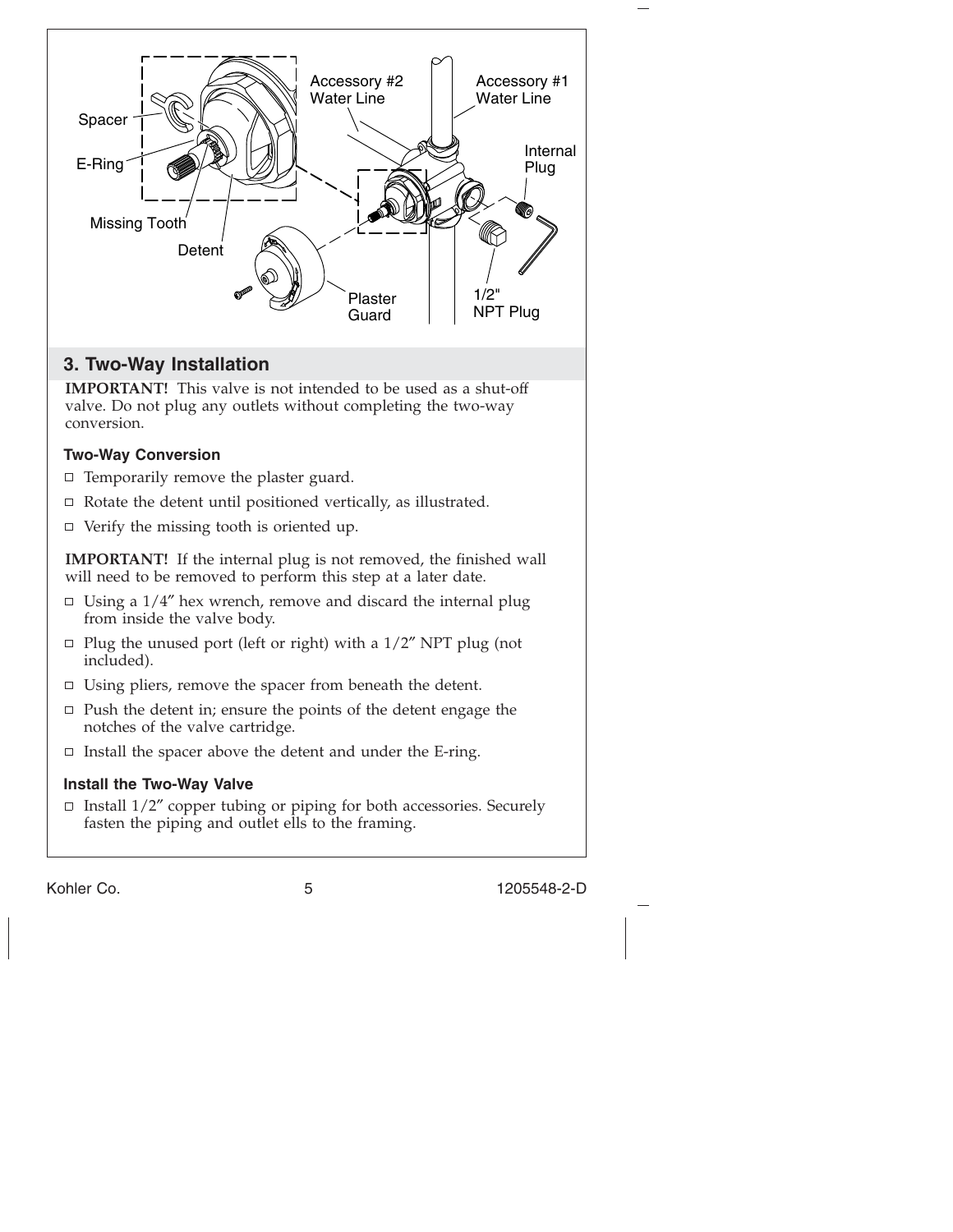#### **Two-Way Installation (cont.)**

□ Install temporary  $1/2''$  nipples in the outlet ells so they extend a minimum of 2″ (51 mm) beyond the finished wall.

**IMPORTANT!** When testing K-728 operation, water should flow as follows: Accessory 1, Accessories 1 and 2, Accessory 2. If water flows as: Accessory 2, Accessory 2, Accessories 1 and 2; you will need to remove the spacer, rotate the detent 180 degrees; then reinstall the spacer.

**IMPORTANT!** When testing K-737 operation, water will flow as follows: Accessory 1, Accessory 2. A combined function does not exist.

**NOTE: For K-737 only:** When the valve is turned midway between the two outlet ports, water flow from the ports will reduce to a trickle.

- $\Box$  Turn on the water supply to the valve and check for proper operation and leakage. Once everything is verified, turn off the water.
- $\Box$  Install caps on the temporary bath and shower nipples. Turn on the water and check all connections for leaks. Once no leakage is verified, turn off the water.
- $\Box$  Reinstall the plaster guard.
- $\Box$  Complete the finished wall.

## **Warranty**

#### **KOHLER® Faucet Lifetime Limited Warranty**

Kohler Co. warrants its Faucets\* manufactured after January 1, 1997, to be leak and drip free during normal residential use for as long as the original consumer purchaser owns his or her home. If the Faucet should leak or drip during normal use, Kohler Co. will, free of charge, mail to the purchaser the cartridge necessary to put the Faucet in good working condition. This warranty applies only to Kohler Faucets installed in the United States of America, Canada or Mexico (″North America″).

Kohler Co. also warrants all other aspects of the faucet or accessories ("Faucet")\*, (except gold, non-Vibrant<sub>®</sub>, non-chrome finishes) to be free of defects in material and workmanship during normal residential use for as long as the original consumer purchaser owns his or her home. This warranty applies only to Kohler Faucets installed in North America. If a defect is found in normal residential use, Kohler Co. will,

1205548-2-D 6 Kohler Co.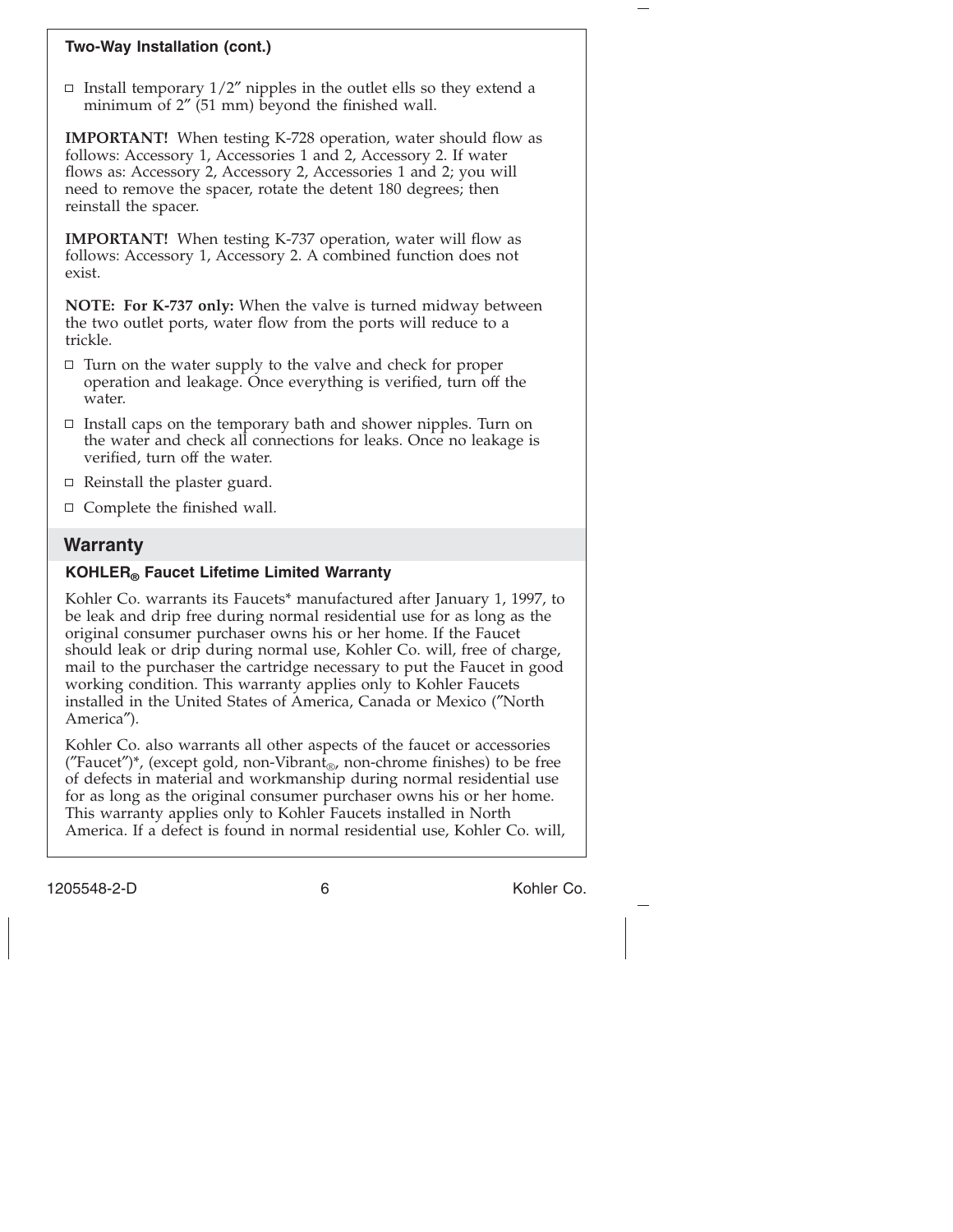#### **Warranty (cont.)**

at its election, repair, provide a replacement part or product, or make appropriate adjustment. Damage to a product caused by accident, misuse, or abuse is not covered by this warranty. Improper care and cleaning will void the warranty\*\*. Proof of purchase (original sales receipt) must be provided to Kohler Co. with all warranty claims. Kohler Co. is not responsible for labor charges, installation, or other incidental or consequential costs. In no event shall the liability of Kohler Co. exceed the purchase price of the Faucet.

If the Faucet is used commercially or is installed outside of North America, or if the finish is gold, non-Vibrant or a painted or powder coated color finish, Kohler Co. warrants the Faucet to be free from defects in material and workmanship for one (1) year from the date the product is installed, under Kohler Co.'s standard one-year limited warranty.

If you believe that you have a warranty claim, contact Kohler Co., either through your Dealer, Plumbing Contractor, Home Center or E-tailer, or by writing Kohler Co., Attn.: Customer Care Center, 444 Highland Drive, Kohler, WI 53044, USA. Please be sure to provide all pertinent information regarding your claim, including a complete description of the problem, the product, model number, color, finish, the date the product was purchased and from whom the product was purchased. Also include your original invoice. For other information, or to obtain the name and address of the service and repair facility nearest you, call 1-800-4-KOHLER (1-800-456-4537) from within the USA and Canada, and 001-800-456-4537 from within Mexico, or visit www.kohler.com within the USA, www.ca.kohler.com from within Canada, or www.mx.kohler.com in Mexico.

**KOHLER CO. AND/OR SELLER ARE PROVIDING THESE WARRANTIES IN LIEU OF ALL OTHER WARRANTIES, EXPRESSED OR IMPLIED, INCLUDING BUT NOT LIMITED TO THE IMPLIED WARRANTIES OF MERCHANTABILITY AND FITNESS FOR A PARTICULAR PURPOSE. KOHLER CO. AND/OR SELLER DISCLAIM ALL LIABILITY FOR SPECIAL, INCIDENTAL OR CONSEQUENTIAL DAMAGES. Some states/provinces do not allow limitations of how long an implied warranty lasts or the exclusion or limitation of such damages, so these limitations and exclusions may not apply to you. This warranty gives the consumer specific legal rights. You may also have other rights that vary from state/province to state/province.**

**This is Kohler Co.'s exclusive written warranty.**

\*Trend<sub>®</sub> faucets, MasterShower<sub>®</sub> tower, BodySpa systems and components; WaterHaven® tower, systems and components; Tripoint®

Kohler Co. 7 1205548-2-D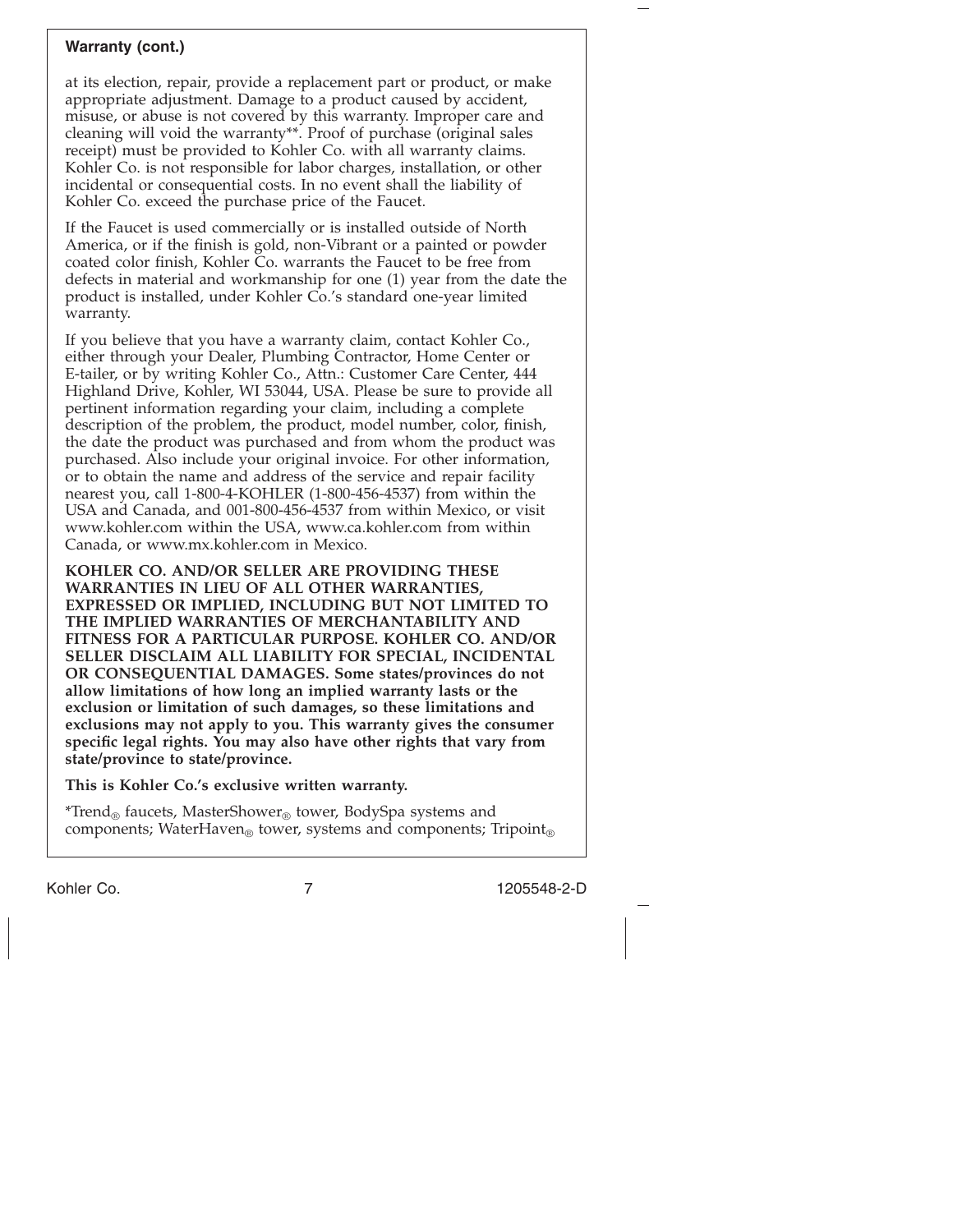## **Warranty (cont.)**

faucets, Polished Gold, non-Vibrant and painted or powder coated finishes, fittings; all items within the ″Fixture Related″ section of the Kohler Faucets Price Book, drains, Duostrainer® sink strainers, soap/lotion dispensers,  ${\rm Movie}_\circledast$  Wireless Speaker; and faucets used in commercial settings, and outside North America, are covered by Kohler Co.'s one-year limited warranty.

\*\*Never use cleaners containing abrasive cleansers, ammonia, bleach, acids, waxes, alcohol, solvents or other products not recommended for chrome. This will void the warranty.

1205548-2-D 8 Kohler Co.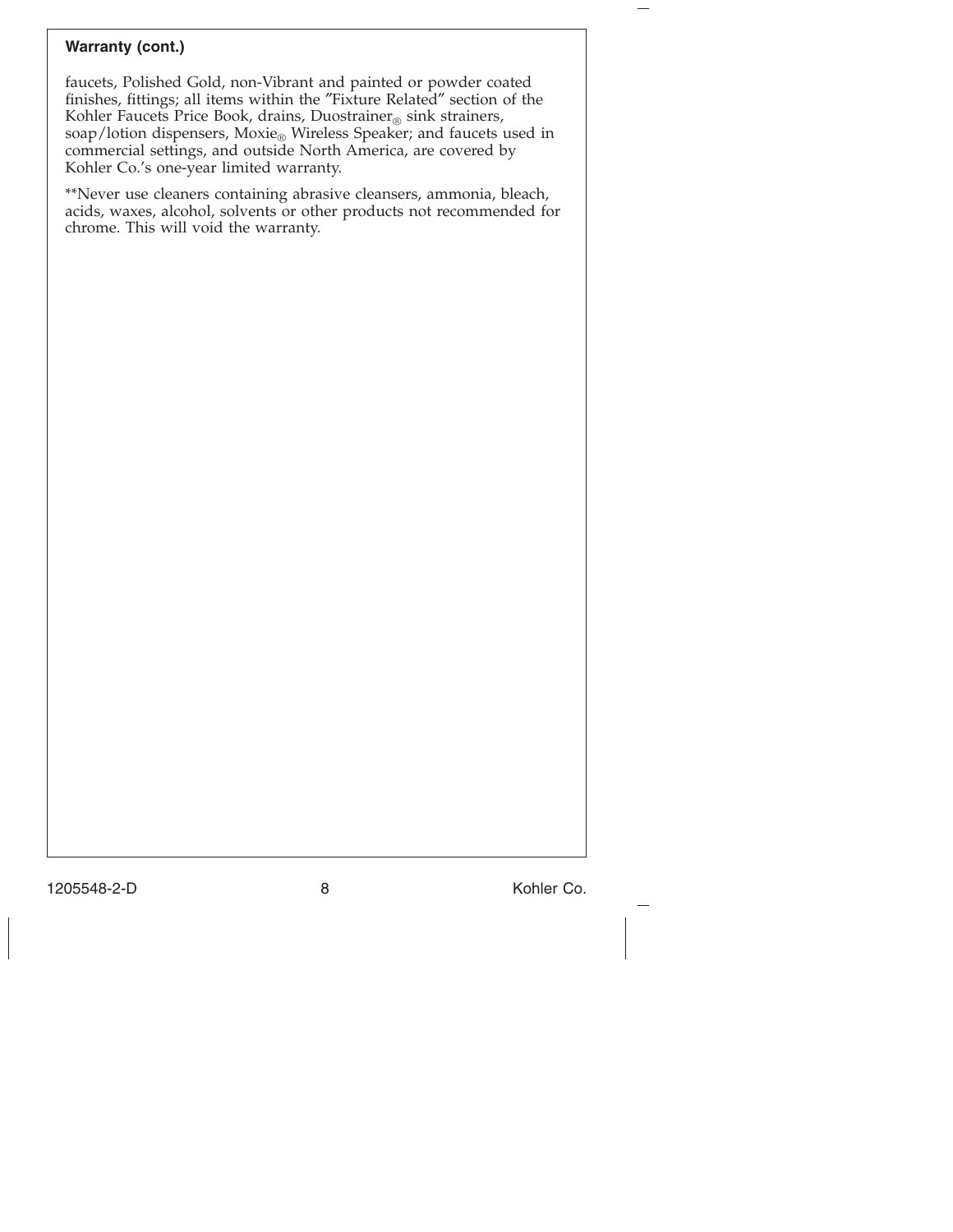# Guide d'installation et d'entretien Inverseur ou robinet coupleur



Kohler Co. The Français-1 1205548-2-D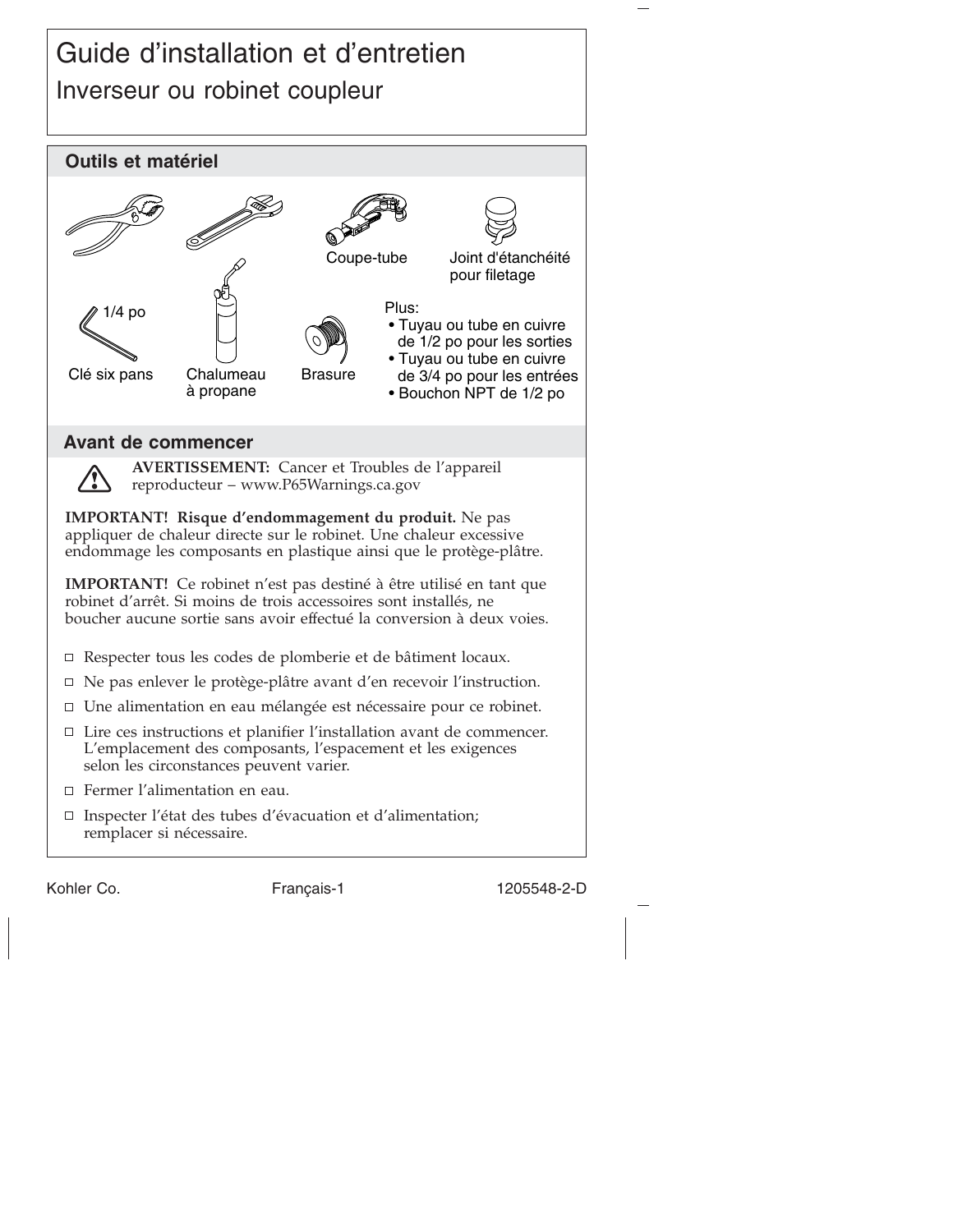

1205548-2-D Français-2 Kohler Co.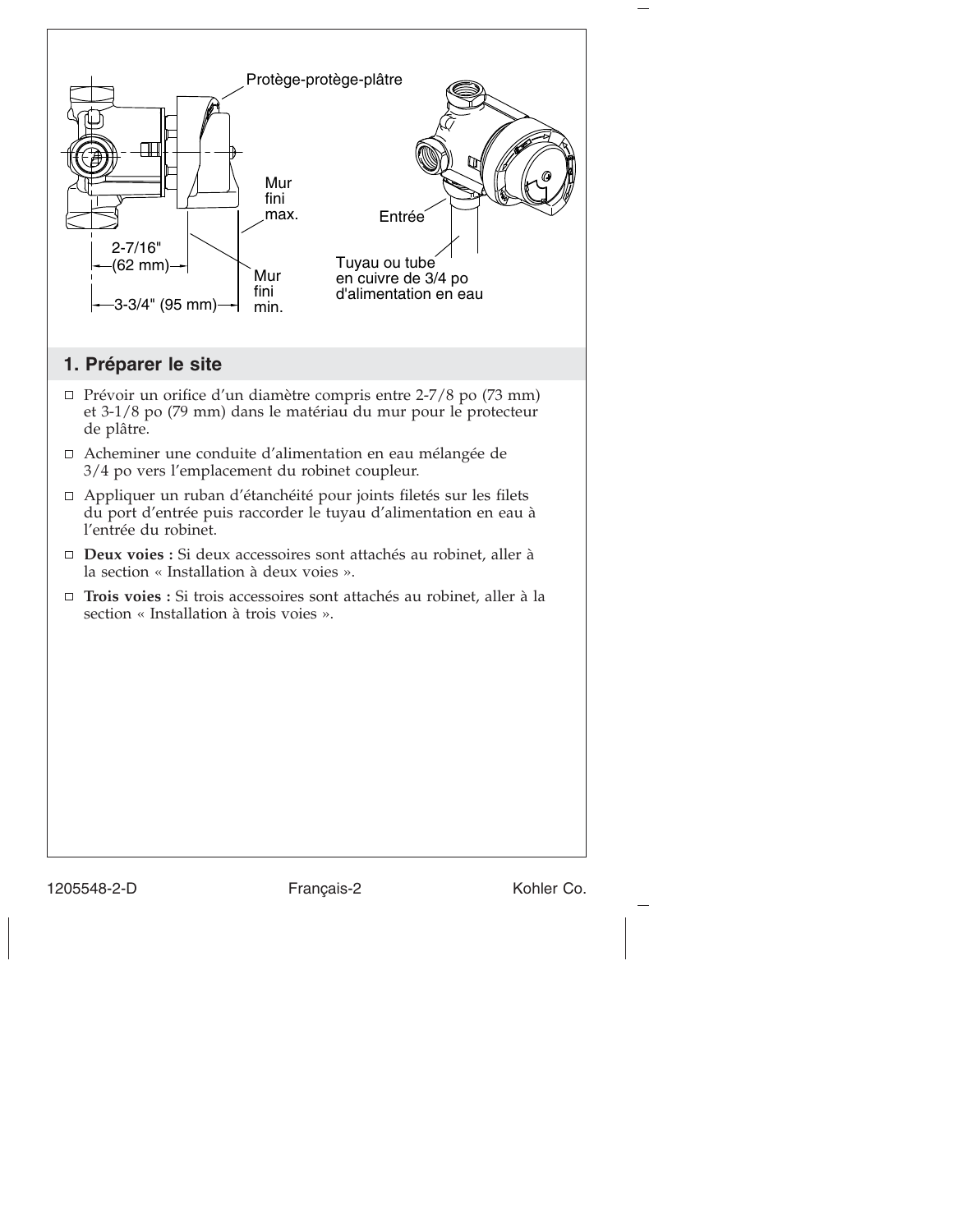

# **2. Installations à trois voies**

**IMPORTANT!** Ne pas retirer le bouchon interne du corps du robinet pour les installations à trois voies. Le bouchon connecte les ports de gauche et de droite, ce qui permet d'utiliser l'un ou l'autre des ports pour un accessoire supplémentaire.

- $\Box$  Installer un tube en cuivre ou un tuyau de 1/2 po pour tous les accessoires. Sécuriser la tuyauterie et les coudes de sortie au cadrage.
- $\Box$  Installer des mamelons temporaires de 1/2 po dans les coudes de sortie de manière à ce qu'ils dépassent de 2 po (51 mm) au-delà du mur fini.
- Ouvrir l'alimentation en eau du robinet pour vérifier son étanchéité et son bon fonctionnement. Après vérification, couper l'eau.
- $\Box$  Installer des capuchons sur les mamelons temporaires de la baignoire et de la douche. Ouvrir l'arrivée d'eau et inspecter toutes les connexions pour y rechercher des fuites éventuelles. Si aucune fuite n'a été détectée, couper l'eau.
- $\Box$  Terminer le mur fini.

Kohler Co. **Français-3** 1205548-2-D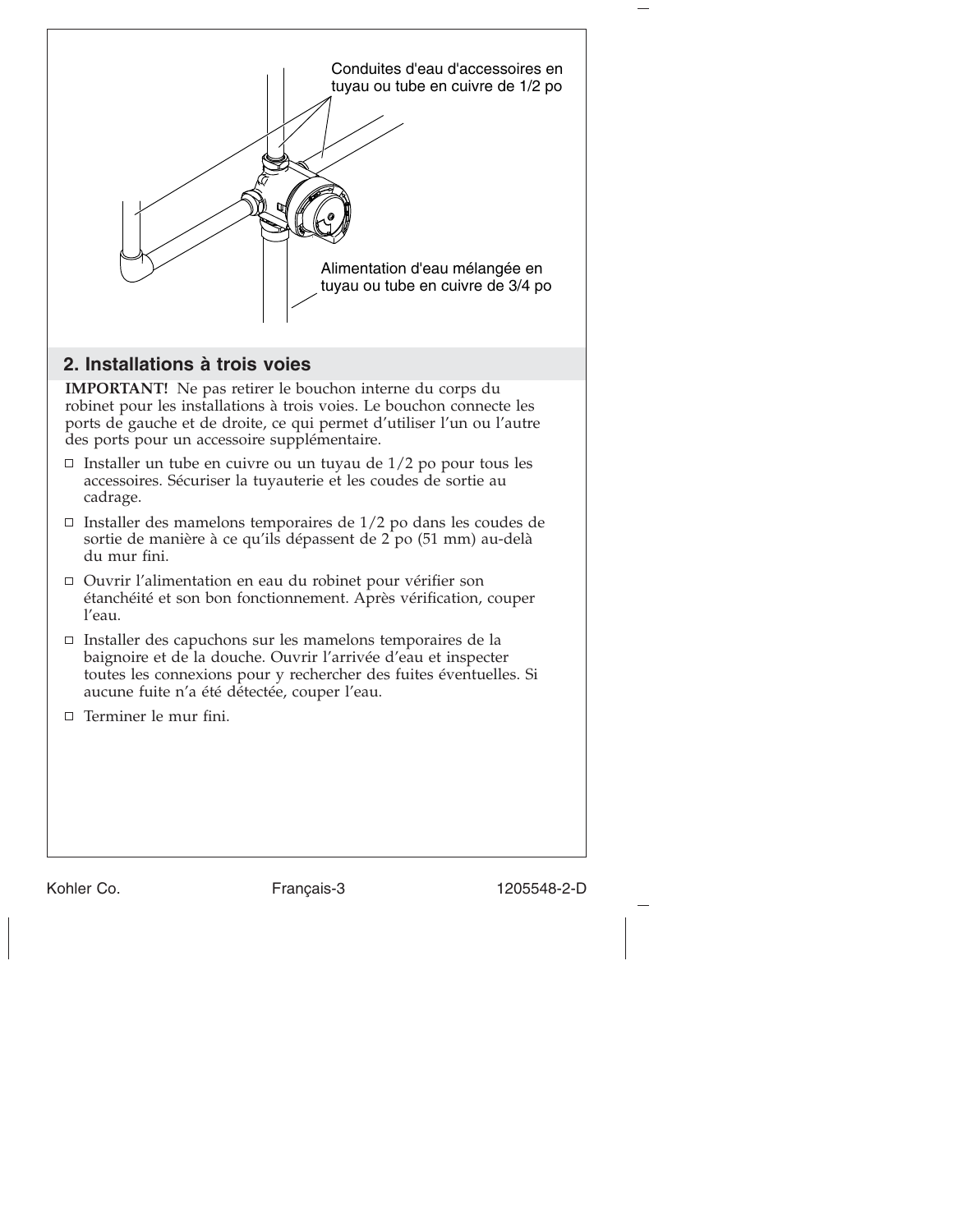

**IMPORTANT!** Ce robinet n'est pas destiné à être utilisé en tant que robinet d'arrêt. Ne pas boucher les sorties avant d'avoir terminé la conversion à deux voies.

#### **Conversion à deux voies**

- Retirer temporairement le protecteur de plâtre.
- □ Tourner le cran jusqu'à ce qu'il soit positionné verticalement; voir l'illustration.
- Vérifier que la dent manquante est orientée vers le haut.

**IMPORTANT!** Si le bouchon interne n'est pas retiré, le mur fini doit être retiré pour exécuter cette étape ultérieurement.

- $\Box$  Utiliser une clé hexagonale de 1/4 po et retirer et jeter le bouchon interne à l'intérieur du corps du robinet.
- $\Box$  Boucher le port non utilisé (gauche ou droite) avec un bouchon NPT de  $1/\overline{2}$  po (non inclus).
- Utiliser des pinces pour retirer l'espaceur situé sous le cran.
- □ Pousser le cran vers l'intérieur; s'assurer que les dents du cran s'enclenchent sur les encoches de la cartouche du robinet.
- □ Installer l'espaceur au-dessus du cran et sous l'anneau en E.

**Installer le robinet à deux voies**

1205548-2-D Français-4 Kohler Co.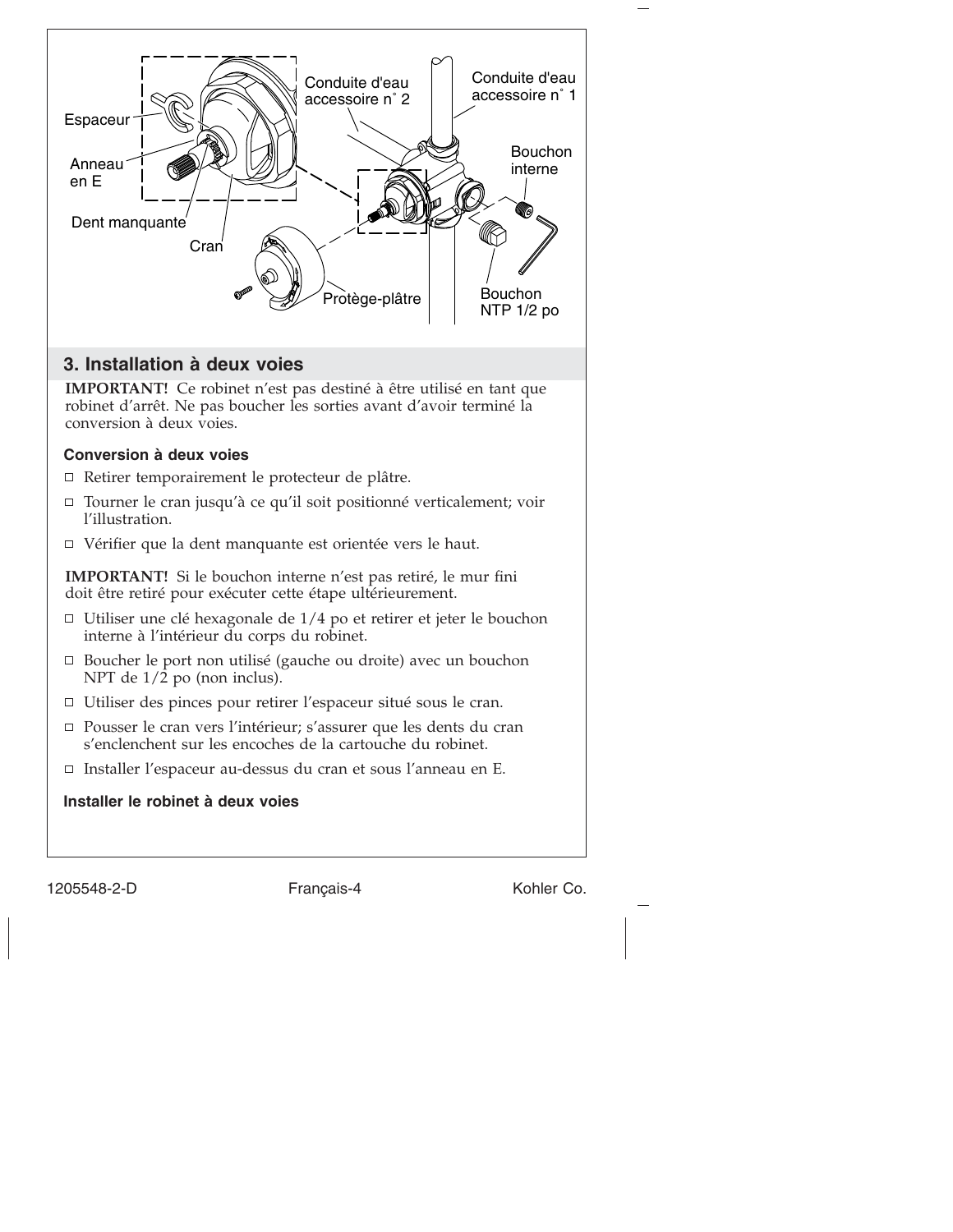#### **Installation à deux voies (cont.)**

- $\Box$  Installer un tube en cuivre ou un tuyau de 1/2 po pour les deux accessoires. Sécuriser la tuyauterie et les coudes de sortie au cadrage.
- $\Box$  Installer des mamelons temporaires de 1/2 po dans les coudes de sortie de manière à ce qu'ils dépassent de 2 po (51 mm) au-delà du mur fini.

**IMPORTANT!** Lors du test de fonctionnement du K-278, l'eau doit s'écouler comme suit : Accessoire 1, Accessoires 1 et 2, Accessoire 2. Si l'eau coule comme : Accessoire 2, Accessoire 2, Accessoires 1 et 2; l'espaceur doit être retiré, le cran doit être tourné de 180 degrés; l'espaceur doit être réinstallé.

**IMPORTANT!** Lors du test de fonctionnement du K-737, l'eau doit s'écouler comme suit : Accessoire 1, Accessoire 2. Il n'existe pas de fonction combinée.

**REMARQUE: Pour K-737 uniquement :** Lorsque la vanne est tournée à mi-chemin entre les deux ports de sortie, le débit d'eau en provenance des ports se réduit à un mince filet.

- Ouvrir l'alimentation en eau du robinet pour vérifier son étanchéité et son bon fonctionnement. Après vérification, couper l'eau.
- $\Box$  Installer des capuchons sur les mamelons temporaires de la baignoire et de la douche. Ouvrir l'arrivée d'eau et inspecter toutes les connexions pour y rechercher des fuites éventuelles. Si aucune fuite n'a été détectée, couper l'eau.
- Réinstaller le protecteur de plâtre.
- $\Box$  Terminer le mur fini.

## **Garantie**

# Garantie limitée à vie du robinet KOHLER®

Kohler Co. garantit que les robinets\* fabriqués après le 1er janvier 1997 ne fuient pas et ne gouttent pas lors d'une utilisation domestique normale, aussi longtemps que l'acquéreur d'origine demeure propriétaire de son domicile. Si le robinet goutte ou présente des fuites lors d'une utilisation normale, Kohler Co. enverra par courrier à l'acheteur, sans frais, la cartouche nécessaire pour réparer le robinet. La présente garantie s'applique uniquement aux robinets Kohler installés aux États-Unis, au Canada ou au Mexique (« Amérique du Nord »).

Kohler Co. garantit également toutes les autres caractéristiques du

Kohler Co. The Français-5 1205548-2-D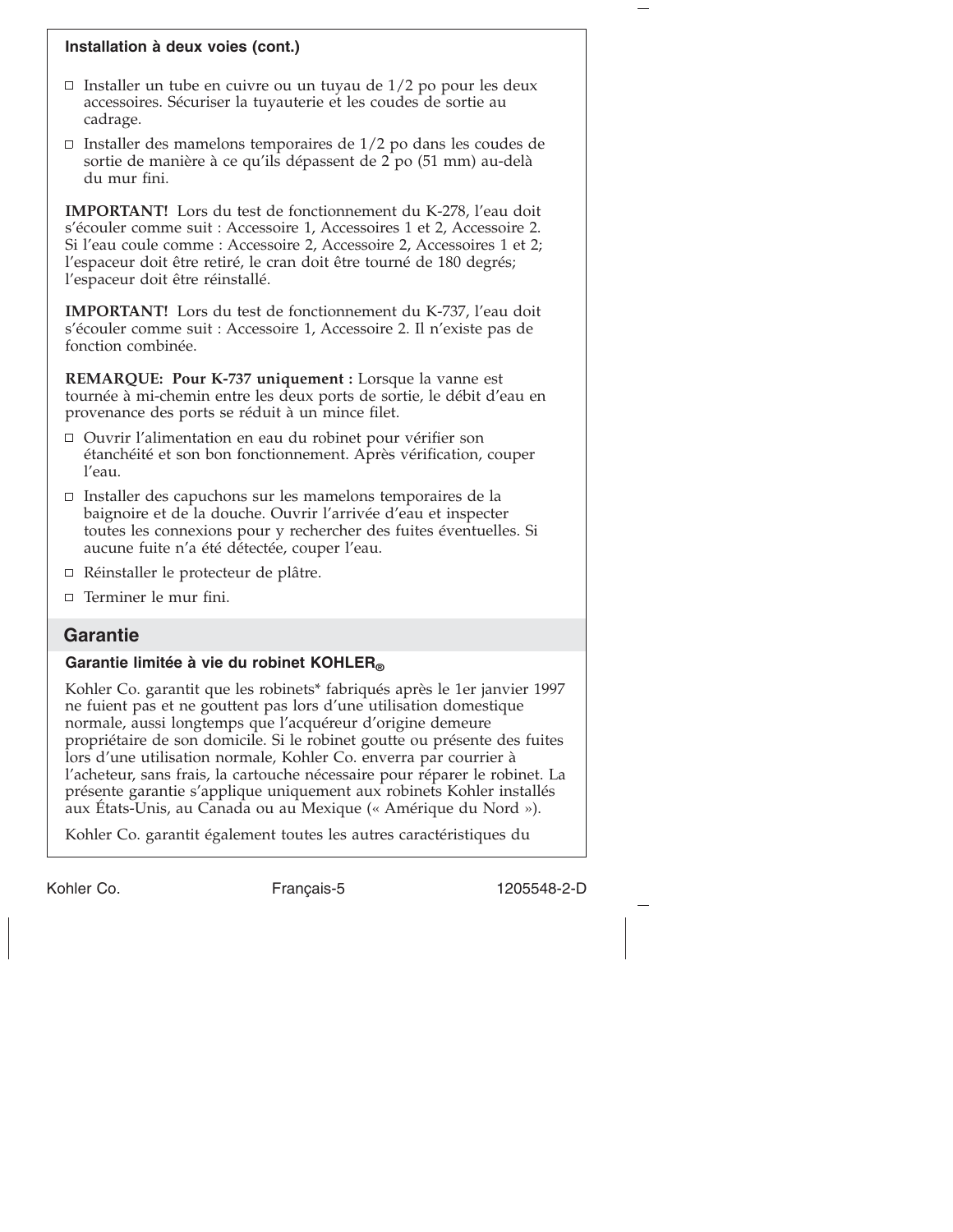#### **Garantie (cont.)**

robinet ou des accessoires (« Robinet »)\*, (à l'exception des finitions dorées, non-Vibrant<sub>®</sub>, non chromées) contre tout vice de matériau et de fabrication lors d'une utilisation domestique normale, aussi longtemps que l'acquéreur d'origine demeure propriétaire de son domicile. La présente garantie s'applique uniquement aux robinets Kohler installés en Amérique du Nord. Si un vice est décelé lors d'une utilisation domestique normale, Kohler Co. choisira, à sa discrétion, la réparation, le remplacement ou la rectification appropriée. Cette garantie n'offre pas de protection contre les dommages dus à un accident, une mauvaise utilisation ou un mauvais traitement. Un entretien et un nettoyage inadéquats annulent la garantie\*\*. Une preuve d'achat (ticket de caisse d'origine) doit être présentée à Kohler Co. avec toutes les réclamations au titre de la garantie. Kohler n'est pas responsable des frais de main-d'œuvre, d'installation ou de tous autres frais particuliers, accessoires ou indirects. La responsabilité de Kohler Co. ne dépassera en aucun cas le prix d'achat du robinet.

Si le robinet est utilisé dans un commerce ou s'il est installé en dehors d'Amérique du Nord, ou si la finition est dorée, non-Vibrant, peinte ou revêtue d'une poudre, Kohler Co. garantit le robinet contre tout vice de matériau et de fabrication pendant un (1) an à partir de la date d'installation du produit, selon les modalités de la garantie limitée standard d'un an de Kohler Co.

Pour toute réclamation au titre de la présente garantie, contacter Kohler Co. par l'intermédiaire du vendeur, plombier, centre de rénovation ou revendeur par internet, ou bien par écrit à l'adresse suivante Kohler Co., Attn.: Customer Care Center, 444 Highland Drive, Kohler, WI 53044, USA. Fournir tous les renseignements pertinents à la réclamation, dont notamment une description complète du problème et du produit, le numéro de modèle, la couleur, la finition, la date et le lieu d'achat du produit. Joindre également l'original de la facture. Pour de plus amples renseignements, ou pour obtenir le nom et l'adresse de l'établissement d'entretien et de réparation le plus proche, appeler le 1-800-4-KOHLER (1-800-456-4537) à partir des É.-U. et du Canada, et le 001-800-456-4537 à partir du Mexique, ou consulter le site www.kohler.com à partir des É.-U., www.ca.kohler.com à partir du Canada, ou www.mx.kohler.com au Mexique.

**KOHLER CO. ET/OU LE REVENDEUR FOURNISSENT CES GARANTIES AU LIEU ET PLACE DE TOUTES AUTRES GARANTIES, EXPRESSES OU TACITES, Y COMPRIS LES GARANTIES TACITES DE COMMERCIALITÉ ET D'ADAPTATION À UN USAGE PARTICULIER. KOHLER CO. ET/OU LE REVENDEUR DÉCLINENT TOUTE RESPONSABILITÉ CONTRE LES DOMMAGES PARTICULIERS, ACCESSOIRES OU**

1205548-2-D Français-6 Kohler Co.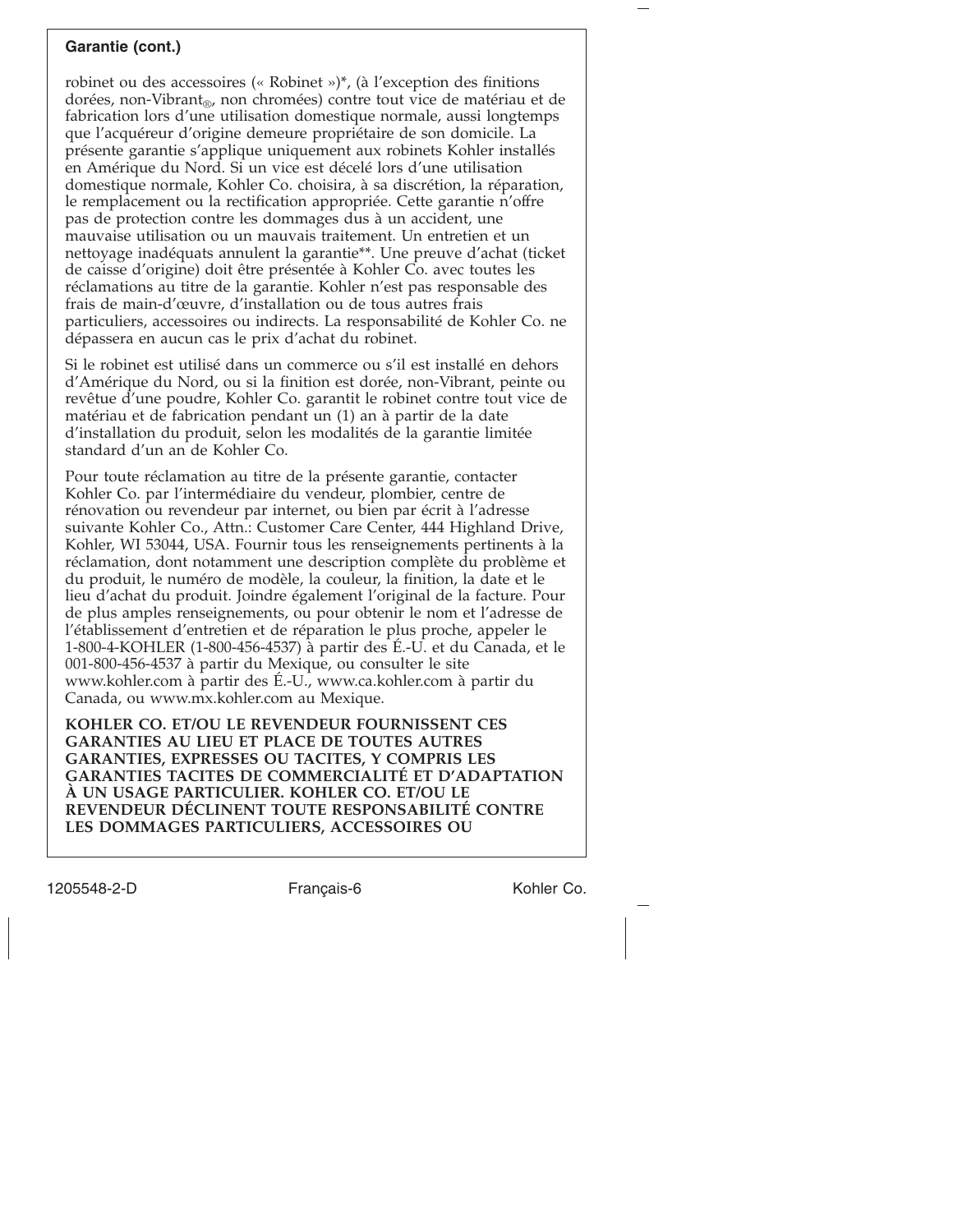#### **Garantie (cont.)**

**INDIRECTS. Certains états et provinces ne permettent pas de limite sur la durée de la garantie tacite, ni l'exclusion ou la limite de tels dommages, et, par conséquent, lesdites limites et exclusions peuvent ne pas s'appliquer à votre cas. La présente garantie accorde au consommateur des droits juridiques particuliers. Vous pouvez également avoir d'autres droits qui varient d'un état ou d'une province à l'autre.**

**Ceci constitue la garantie écrite exclusive de Kohler Co.**

\*Les robinets Trend®, la colonne MasterShower®, les systèmes et éléments BodySpa; la colonne, les systèmes et les éléments WaterHaven<sup>®</sup>; les robinets Tripoint<sup>®</sup>, les finitions or poli, non-Vibrant et peintes ou à revêtement de poudre, les raccords, tous les articles de la section « Fixture Related » du catalogue des prix des robinets Kohler, les drains, les crépines d'évier Duostrainer $_{\text{CD}}$ , les distributeurs de savon/lotion, le haut-parleur sans fil Moxie<sub>®</sub> et les robinets utilisés dans des installations commerciales et en dehors de l'Amérique du Nord sont couverts par la garantie limitée d'un an de Kohler Co.

\*\*Ne jamais utiliser de nettoyants contenant des agents abrasifs, de l'ammoniaque, de l'eau de Javel, des acides, des cires, de l'alcool, des dissolvants ou autres produits non recommandés pour le chrome. Ceci annulera la garantie.

Kohler Co. The Français-7 1205548-2-D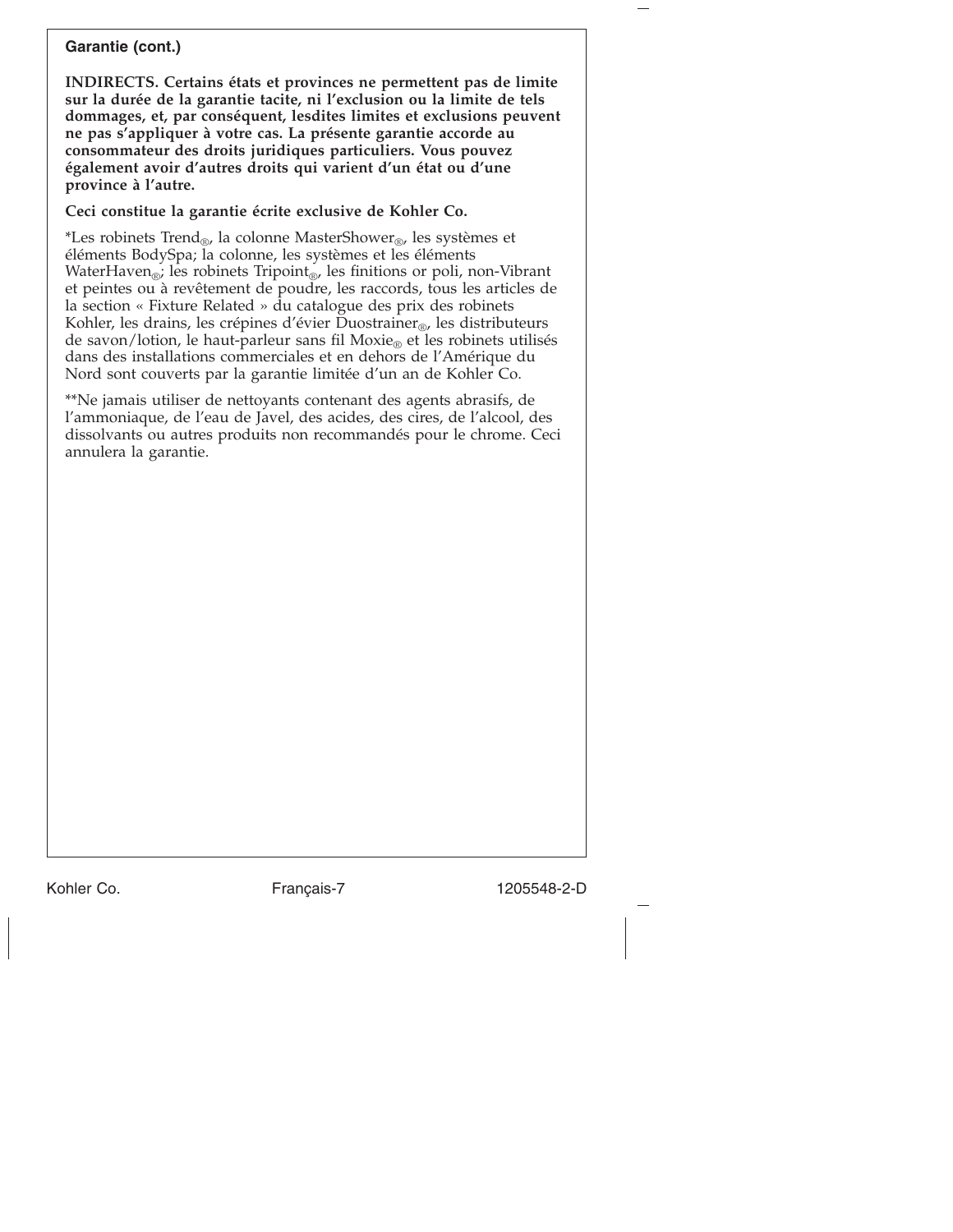# Guía de instalación y cuidado Válvula desviadora o de transferencia



Kohler Co. **Español-1** 1205548-2-D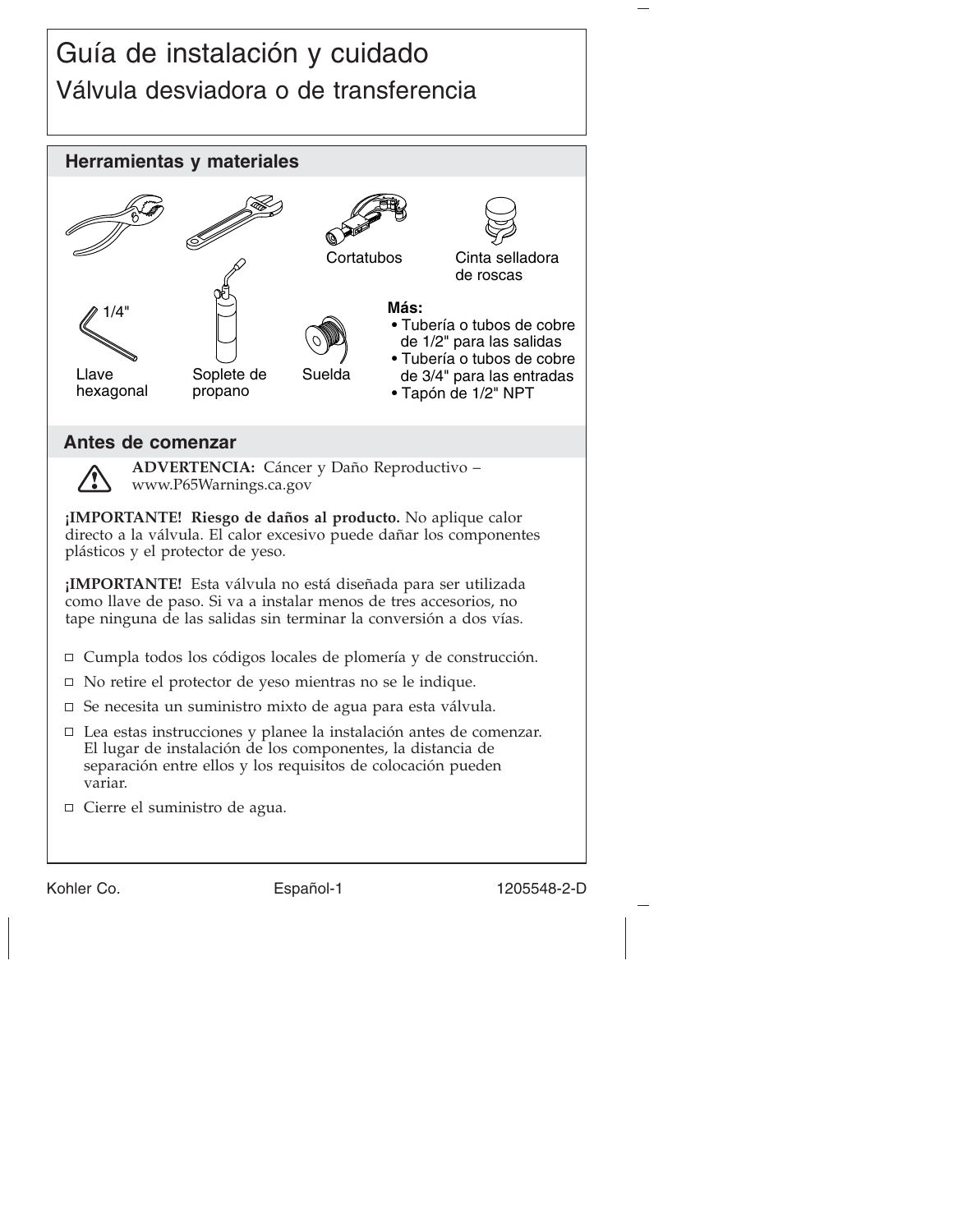# **Antes de comenzar (cont.)**

Inspeccione las tuberías de suministro y de desagüe; cámbielas de ser necesario.

Kohler Co. **Español-2** 1205548-2-D

—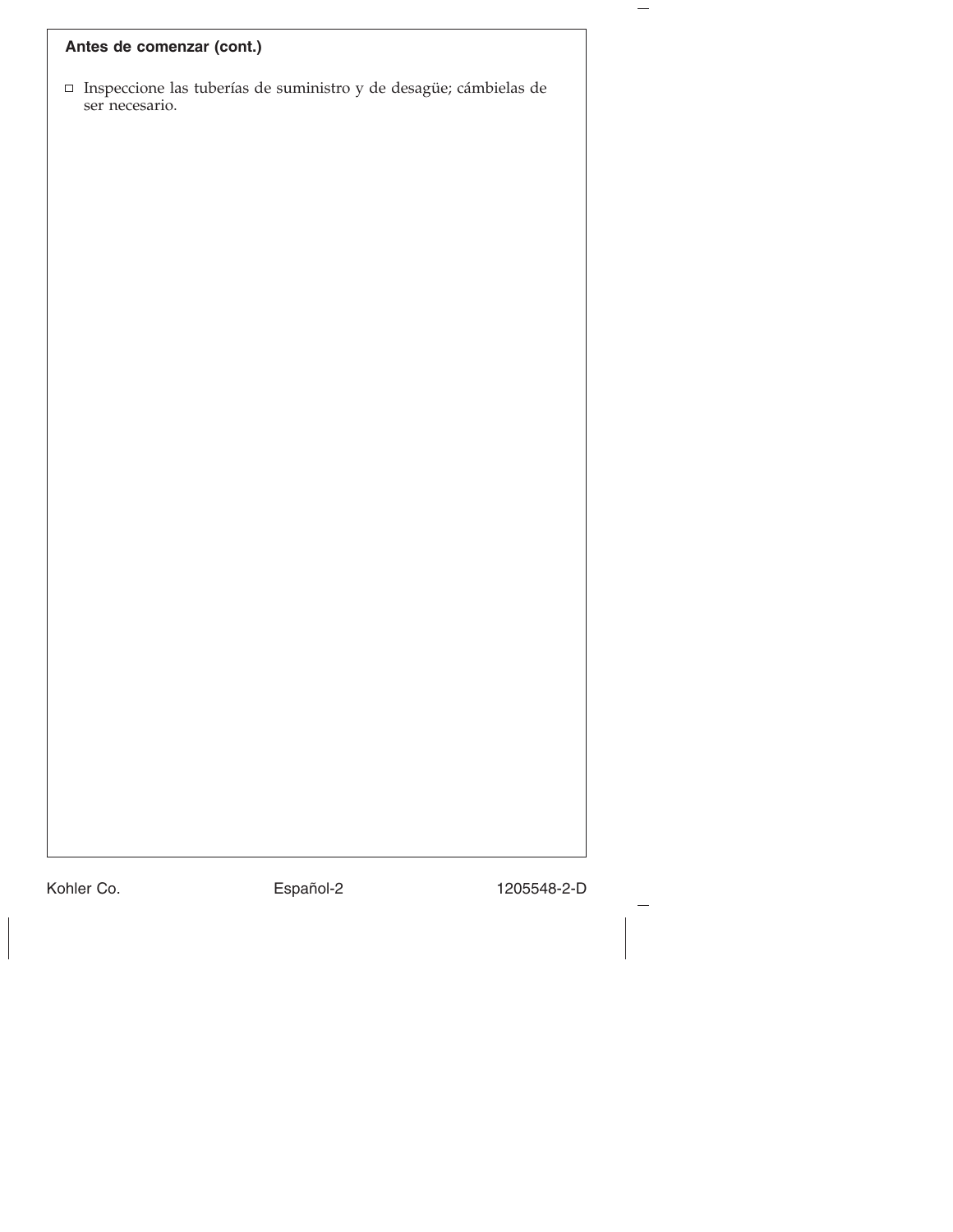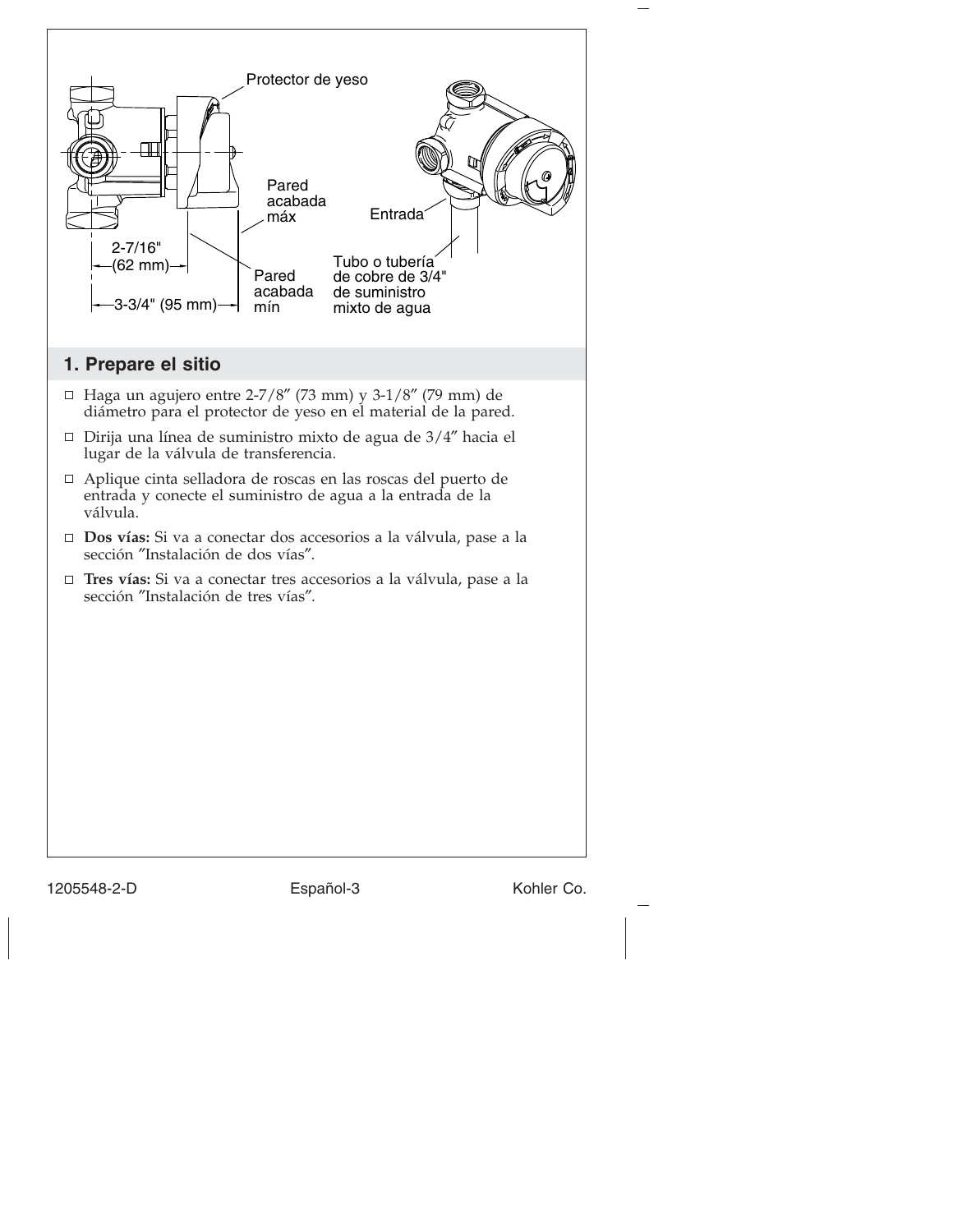

# **2. Instalaciones de tres vías**

**¡IMPORTANTE!** No saque el tapón interno del cuerpo de la válvula en instalaciones de tres vías. El tapón conecta los puertos izquierdo y derecho, lo que permite usar cualquiera de ellos para un accesorio adicional.

- □ Instale tubería de cobre o tubo regular de  $1/2$ " para todos los accesorios. Asegure la tubería y los codos de salida a la estructura.
- $\Box$  Instale niples provisionales de 1/2" en los codos de salida de manera que sobresalgan 2″ (51 mm) como mínimo de la pared acabada.
- Abra el suministro de agua a la válvula y verifique que funcione correctamente y que no haya fugas. Una vez que todo esté comprobado, cierre el agua.
- Instale tapones en los niples temporales de la bañera y de la ducha. Abra el suministro de agua y verifique que no haya fugas en ninguna conexión. Una vez que se compruebe que no haya fugas, cierre el agua.
- □ Termine la pared acabada.

Kohler Co. **Español-4** 1205548-2-D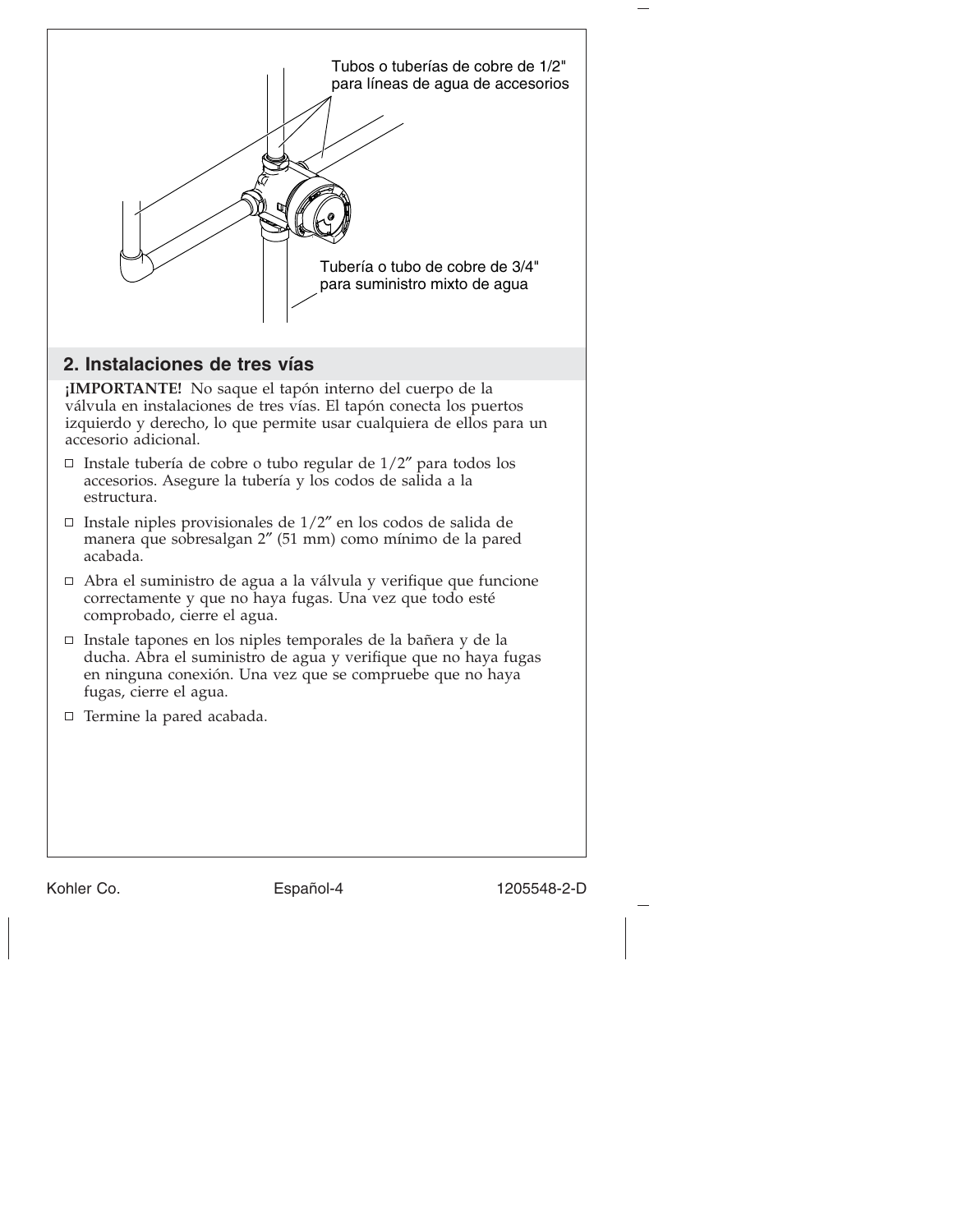

# **3. Instalaciones de dos vías**

**¡IMPORTANTE!** Esta válvula no está diseñada para utilizarse como llave de paso. No tape ninguna salida sin haber completado la conversión a dos vías.

## **Conversión a dos vías**

- □ Retire provisionalmente el protector de yeso.
- Gire el retén hasta que quede vertical, como en la ilustración.
- Verifique que el diente faltante esté orientado hacia arriba.

**¡IMPORTANTE!** Si no se retira el tapón interno, será necesario retirar la pared acabada para realizar este paso posteriormente.

- $\Box$  Con una llave hexagonal de 1/4" retire y deseche el tapón interno del interior del cuerpo de la válvula.
- □ Tape el puerto no usado (izquierdo o derecho) con un tapón de  $1/2''$  NPT (no se incluye).
- □ Utilice pinzas para retirar el espaciador de debajo del retén.
- Empuje el retén hacia dentro; asegúrese de que los puntos del retén encajen en las muescas del cartucho de la válvula.
- Instale el espaciador arriba del retén y debajo del anillo en E.

## **Instale la válvula de dos vías**

 $\Box$  Instale tubería de cobre o tubo regular de  $1/2$ " para ambos accesorios. Asegure la tubería y los codos de salida a la estructura.

1205548-2-D Español-5 Kohler Co.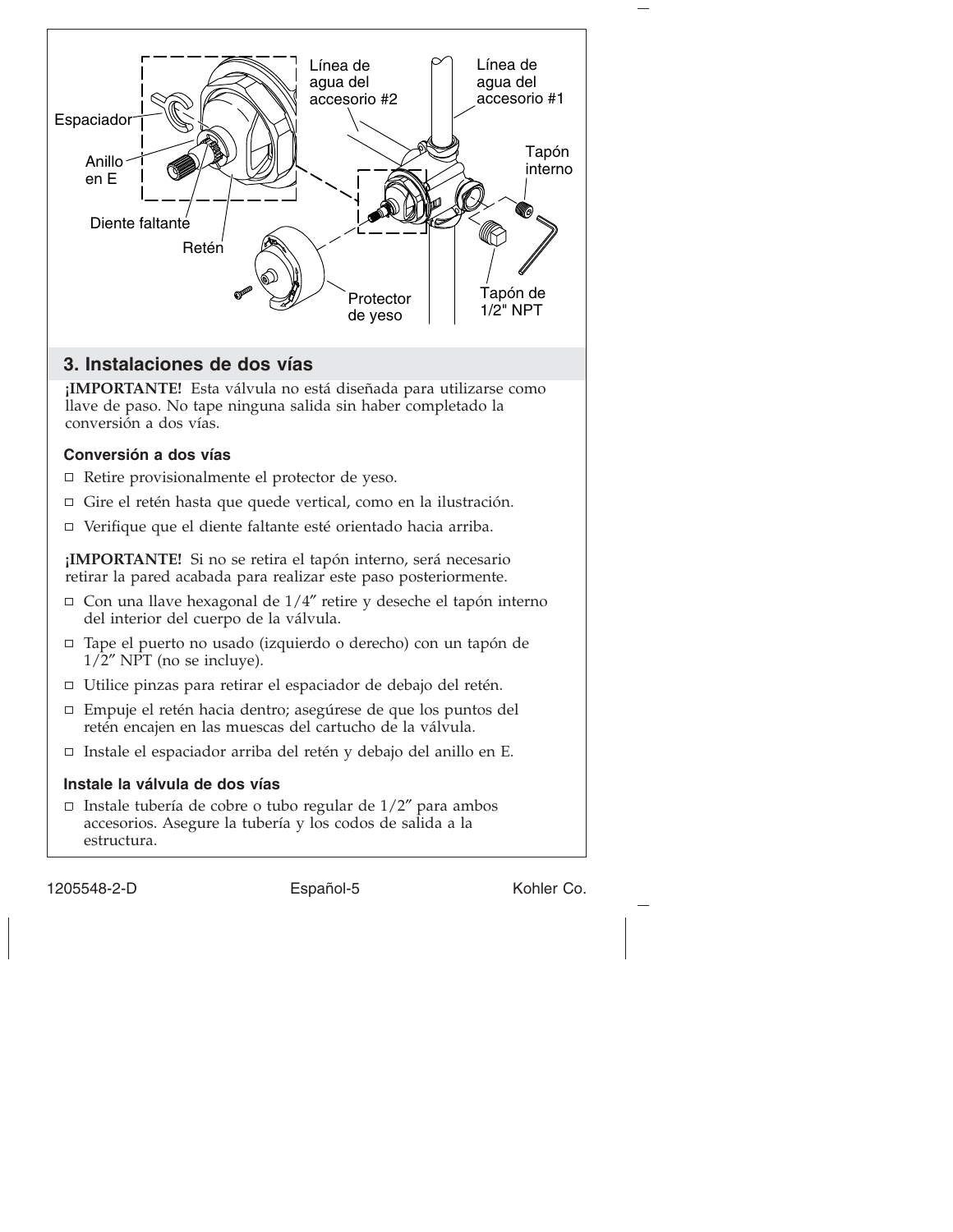#### **Instalaciones de dos vías (cont.)**

□ Instale niples provisionales de  $1/2$ " en los codos de salida de manera que sobresalgan 2″ (51 mm) como mínimo de la pared acabada.

**¡IMPORTANTE!** Al probar el funcionamiento de la válvula K-728, el agua debe fluir como sigue: Accesorio 1, Accesorio 1 y 2, Accesorio 2. Si el agua fluye como sigue: Accesorio 2, Accesorio 2, Accesorios 1 y 2; será necesario retirar el espaciador, girar el retén 180 grados; luego volver a instalar el espaciador.

**¡IMPORTANTE!** Al probar el funcionamiento de la válvula K-737, el agua debe fluir como sigue: Accesorio 1, Accesorio 2. No existe una función combinada.

**NOTA: Solo con K-737:** Cuando se gira la válvula a la mitad entre los dos puertos de salida, el flujo de agua de los puertos se reduce a un goteo.

- Abra el suministro de agua a la válvula y verifique que funcione correctamente y que no haya fugas. Una vez que todo esté comprobado, cierre el agua.
- $\Box$  Instale tapones en los niples temporales de la bañera y de la ducha. Abra el suministro de agua y verifique que no haya fugas en ninguna conexión. Una vez que se compruebe que no haya fugas, cierre el agua.
- $\Box$  Vuelva a instalar el protector de yeso.
- $\Box$  Termine la pared acabada.

## **Garantía**

#### **Garantía limitada de por vida para la grifería KOHLER®**

Kohler Co. garantiza sus griferías\* fabricadas después del 1.o de enero de 1997 contra problemas de fugas y goteo durante el uso residencial normal, mientras el comprador consumidor original sea el propietario de su casa. En caso de que la grifería presente fugas o goteo durante el uso normal, Kohler Co. enviará por correo, y sin ningún cargo al comprador original, el cartucho necesario para que la grifería funcione correctamente. Esta garantía se aplica solo a la grifería Kohler instalada en los Estados Unidos de América, Canadá o México (″Norteamérica″).

Kohler Co. también garantiza todas las demás características de la grifería o de los accesorios (″Grifería″)\*, (excepto los acabados de oro, que no sean Vibrant<sub>®</sub>, o que no sean de cromo) contra defectos de material y mano de obra, durante el uso residencial normal, mientras

Kohler Co. **Español-6** 1205548-2-D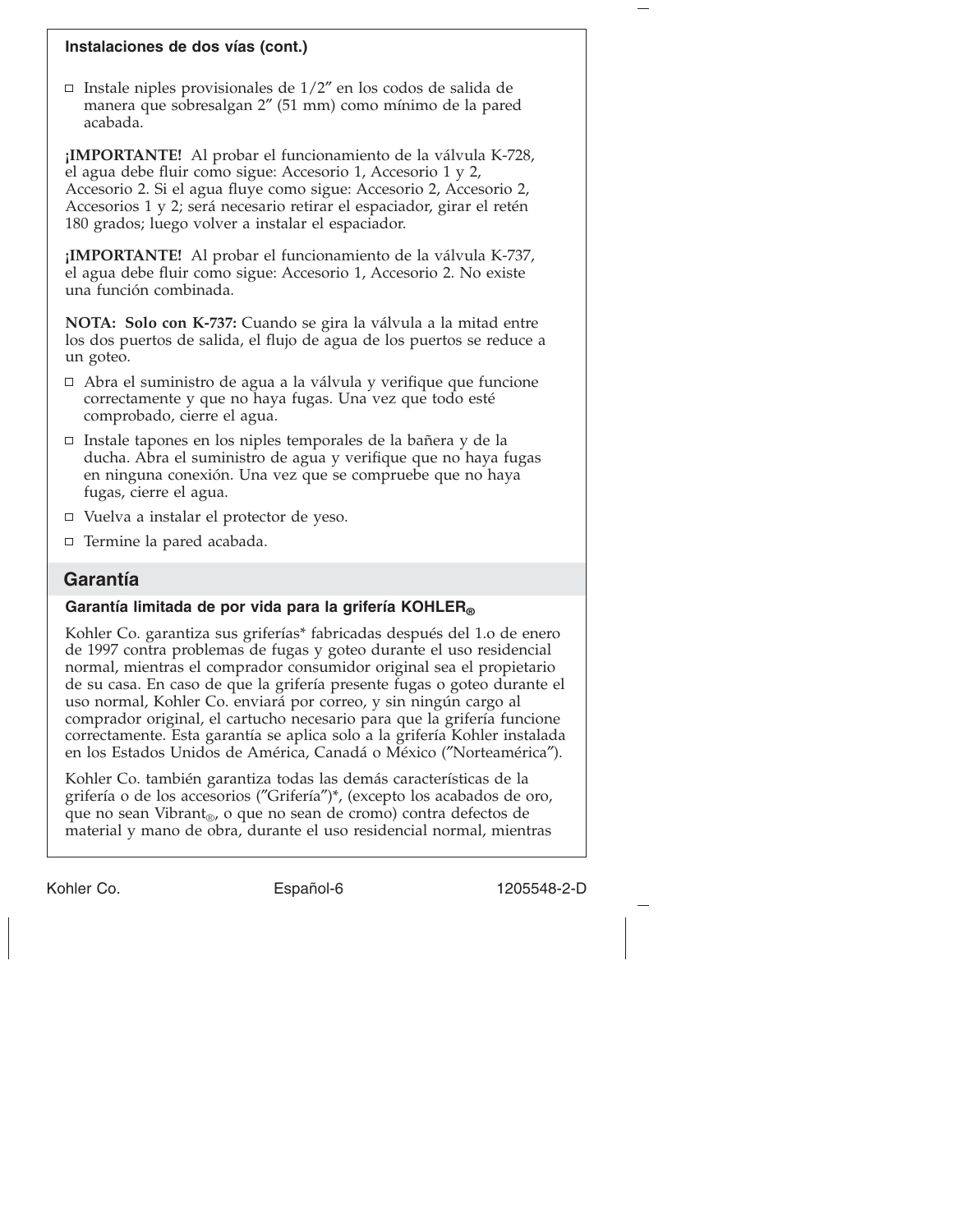#### **Garantía (cont.)**

el comprador consumidor original sea el propietario de su casa. Esta garantía se aplica solo a la grifería Kohler instalada en Norteamérica. Si se llegara a encontrar algún defecto durante el uso residencial normal, Kohler Co., a su criterio, reparará, proveerá un repuesto o producto, o realizará los ajustes pertinentes. Esta garantía no cubre daños causados por accidentes, abuso o uso indebido del producto. El cuidado y la limpieza indebidos anulan la garantía\*\*. Al presentar las reclamaciones de garantía a Kohler Co. es necesario incluir el comprobante de compra (recibo de venta original). Kohler Co. no se hace responsable de costos de mano de obra, instalación u otros costos incidentales o indirectos. En ningún caso la responsabilidad de Kohler Co. excederá el precio de compra de la grifería.

Si la grifería se utiliza comercialmente o si se instala fuera del territorio de Norteamérica, o si el acabado es de oro, no es Vibrant o es un acabado de color con revestimiento de pintura o polvo, Kohler Co. garantiza la grifería contra defectos de material y mano de obra durante un (1) año a partir de la fecha de instalación, bajo la garantía limitada de un año estándar de Kohler Co.

Si usted considera que tiene una reclamación en virtud de la garantía, comuníquese con Kohler Co. a través de su distribuidor, contratista de plomería, centro de remodelación o distribuidor por Internet, o escriba a Kohler Co., Atención: Customer Care Center, 444 Highland Drive, Kohler, WI 53044, EE.UU. Asegúrese de proporcionar toda la información pertinente a su reclamación, incluida una descripción completa del problema, el producto, el número de modelo, el color, el acabado, la fecha de compra y el lugar de compra del producto. También incluya el recibo original. Para consultar información adicional, o para obtener el nombre y la dirección del lugar de reparación y servicio más cercano a usted, llame al 1-800-4-KOHLER (1-800-456-4537) en los EE.UU. y Canadá, y al 001-800-456-4537 en México, o visite www.kohler.com en los EE.UU., www.ca.kohler.com en Canadá, o www.mx.kohler.com en México.

**KOHLER CO. Y/O EL VENDEDOR OFRECEN ESTAS GARANTÍAS QUE SUSTITUYEN A TODAS LAS DEMÁS GARANTÍAS, EXPRESAS O IMPLÍCITAS, INCLUIDAS, ENTRE OTRAS, LAS GARANTÍAS IMPLÍCITAS DE COMERCIALIZACIÓN E IDONEIDAD PARA UN USO DETERMINADO. KOHLER CO. Y/O EL VENDEDOR DESCARGAN TODA RESPONSABILIDAD POR CONCEPTO DE DAÑOS PARTICULARES, INCIDENTALES O INDIRECTOS. Algunos estados/algunas provincias no permiten limitaciones en cuanto a la duración de una garantía implícita o a la exclusión o limitación de dichos daños, por lo que es posible que estas limitaciones y exclusiones no se apliquen a su caso. Esta**

1205548-2-D Español-7 Español-7 Kohler Co.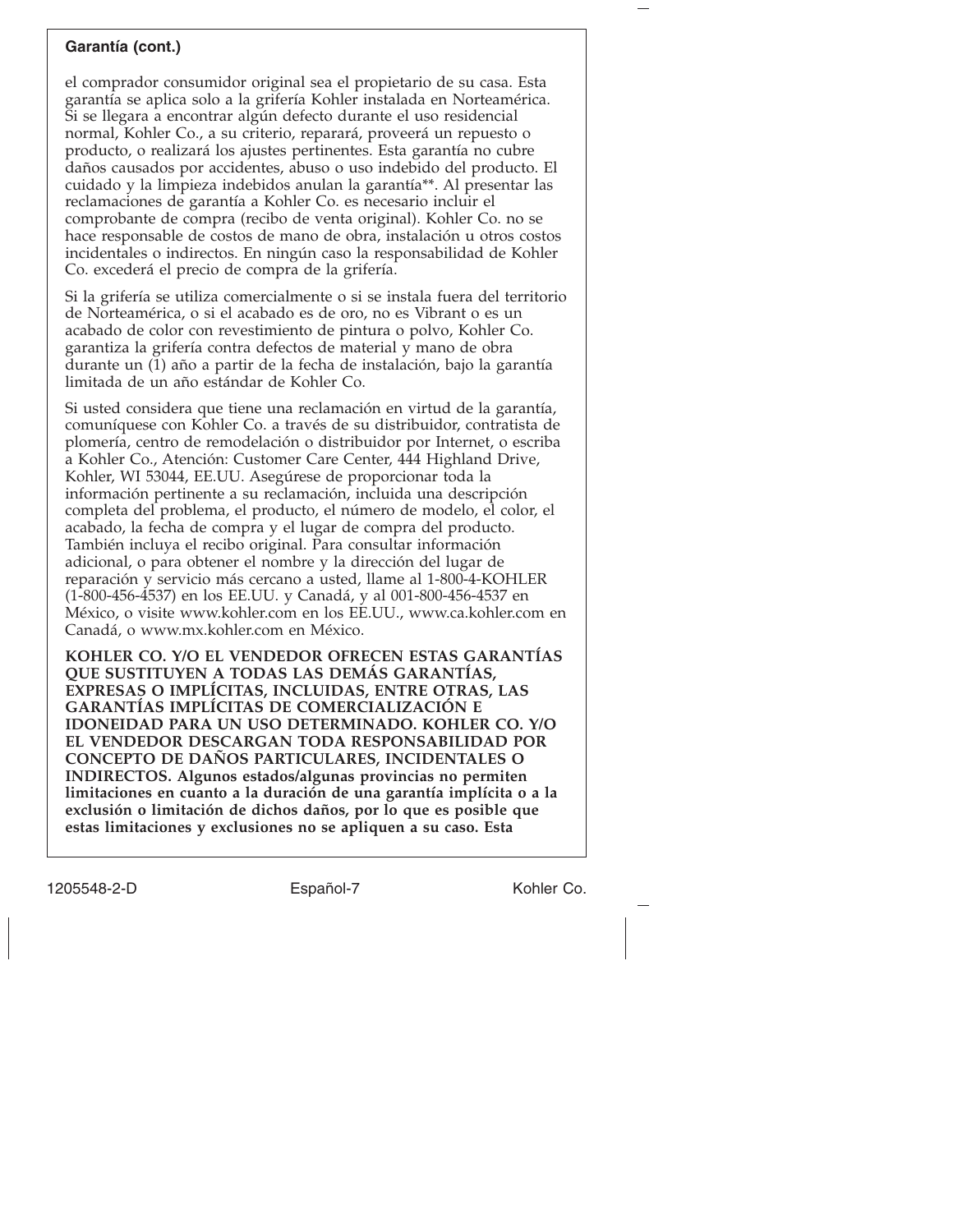#### **Garantía (cont.)**

**garantía otorga al consumidor ciertos derechos legales específicos. Además, usted puede tener otros derechos que varían de estado a estado y de provincia a provincia.**

# **Esta es la garantía exclusiva por escrito de Kohler Co.**

\*La grifería Trend®, la torre MasterShower®, los sistemas y los componentes BodySpa, la torre, los sistemas y los componentes WaterHaven<sub>®</sub>, las griferías Tripoint<sub>®</sub>, el acabado en oro pulido, que no sea Vibrant, y los acabados con revestimiento de pintura o en polvo, las conexiones, todos los artículos contenidos en la sección ″Fixture Related″ de la lista de precios de la grifería Kohler, los desagües, las coladeras de fregadero Duostrainer<sub>®</sub>, los dispensadores de jabón y loción, la bocina inalámbrica Moxie®; y la grifería de uso comercial e instalada fuera del territorio de Norteamérica, están cubiertos por la garantía limitada de un año de Kohler Co.

\*\*Nunca utilice limpiadores que contengan abrasivos, amoniaco, blanqueador, ácidos, ceras, alcohol, disolventes u otros productos no recomendados para el cromo. Esto anula la garantía.

Kohler Co. Español-8 1205548-2-D